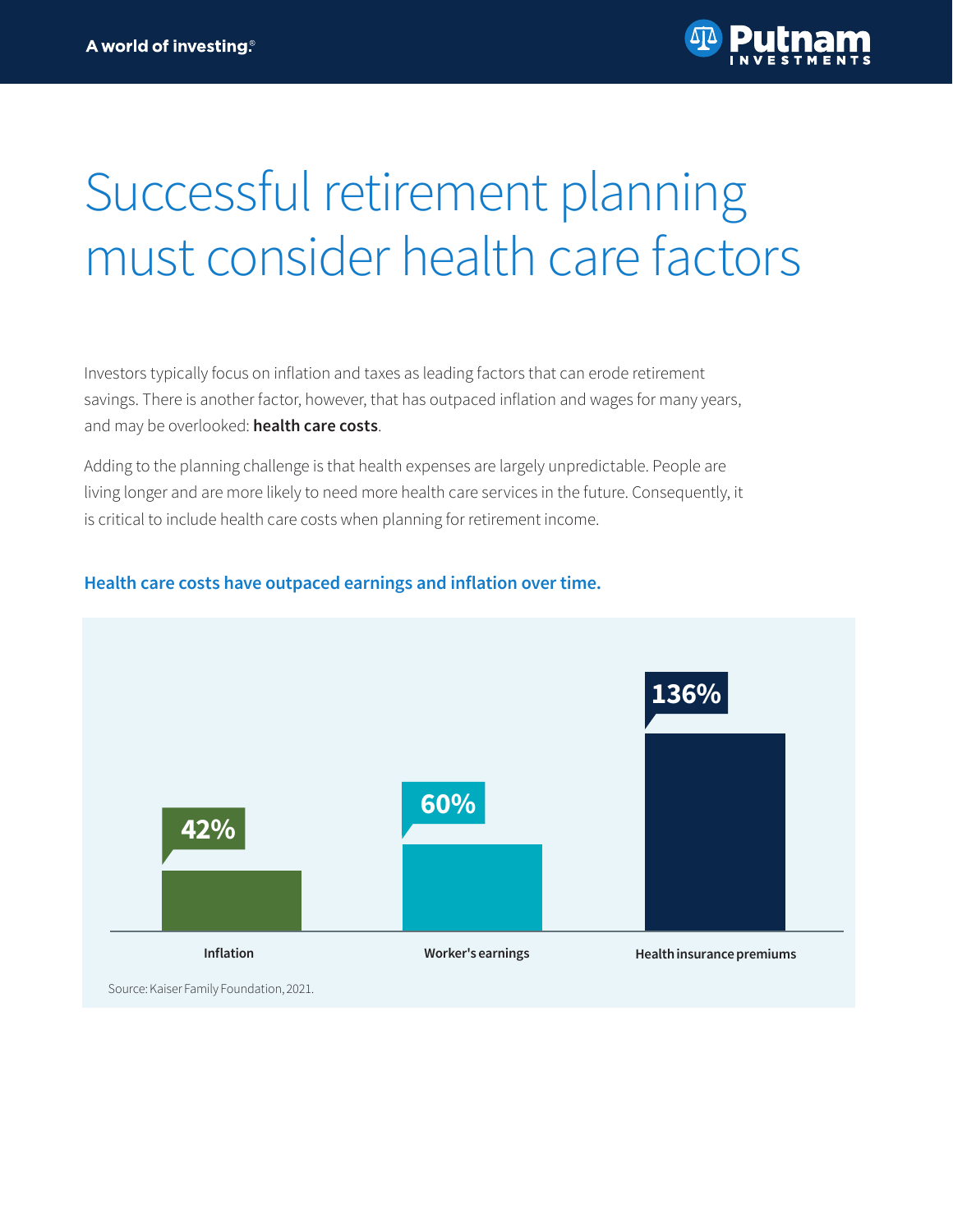## **Several factors influence health costs for households**

#### **Health can play a surprising role in long-term costs**

Healthy retirees actually may face higher health costs, simply by living longer. Americans on average have longer life expectancies. While life expectancy decreased in 2020 primarily due to the pandemic crisis (from 78.8 years to 77.8 according to the CDC), it is expected to increase sharply in the future due to advances in medicine.

Consider the projected expenses of a healthy individual compared with someone with a chronic illness. According to HealthView Services, a healthy 55-year-old male can expect about \$223,434 in lifetime health care costs, compared with \$116,275 for a diabetic 55-year-old male — an increase of over 90%.

#### **Fewer employers offer retiree health benefits**

In 1990, the federal government announced an accounting change that required companies to modify the way they report retiree health benefits, including future claims, on their corporate financial statements. In response, many private sector companies began significantly revamping their retiree health programs by reducing or eliminating these benefits. As a result, retired employees will have to rely more on personal resources to cope with health care costs.

## **Health care spending increases with age.**

Out of pocket health care costs for Medicare beneficiaries



Source: Kasier Family Foundation 2019

## **Paying for health care shifts to retirees as company or employer benefits continue to fall.**

Trend among large firms limiting retiree health coverage over three decades



Source: Kaiser Family Foundation, 2021 Employer Health Benefits Survey. Note that different methods in survey methodology may account for increases in coverage after 2018.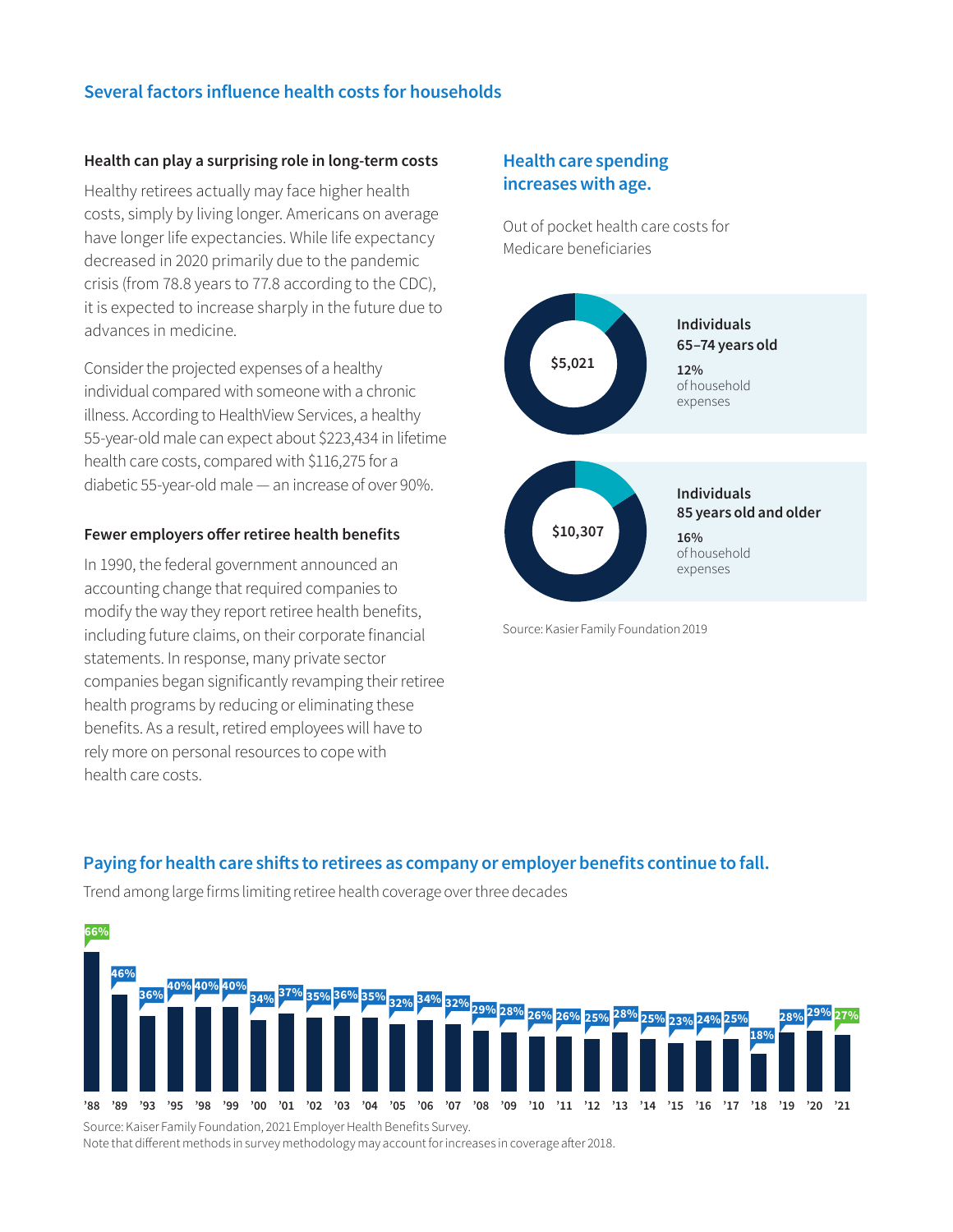#### **The future of Medicare is uncertain**

With fewer retirees receiving employer health care benefits, more will rely on Medicare in the future. With increasing longevity, baby boomers retiring, and existing federal government debt, there will be pressure in the future to address spending for government entitlement programs, including Medicare. This could result in higher taxes, reduced benefits, or both.

#### **Key Medicare facts**

| 2008      | Benefit spending begins to outpace<br>payroll tax revenue                                              |
|-----------|--------------------------------------------------------------------------------------------------------|
| 2021      | Over 60 million people enrolled in<br>Medicare                                                         |
| 2016-2021 | Part B costs increased by an average<br>of 8.5% annually                                               |
| 2022-2027 | Part B costs projected to increase by<br>7.2% annually                                                 |
| 2026      | The Trust Fund will be exhausted,<br>and 82 million people will be enrolled<br>in Medicare (projected) |

Source: Medicare Trustees Report, 2021.

#### **Long-term care costs can be staggering**

Research from the Kaiser Family Foundation notes that about 70% of seniors age 65 and older will need long-term care services and support. People age 85 and older — which is the fastest growing segment of the population — are four times more likely to need long-term care than younger seniors.

Additionally, long-term care costs can vary widely from state to state, from a high of over \$400,000 annually in Alaska to roughly \$70,000 annually in Oklahoma. In fact, there are 29 states where longterm care costs average more than \$100,000 annually, according to the 2021 Genworth Cost of Care Survey.

But nursing home care does not always mean permanent residency. An increasing number of people use nursing homes for a relatively short length of stay for rehabilitation services. Among seniors, the average length of stay for a man is roughly 10 months and 11/2 years for a woman.



Source: Genworth, 2021 Cost of Care Survey. Nursing facility assumes private room. Home health assumes 44 hours of services a week for 52 weeks.